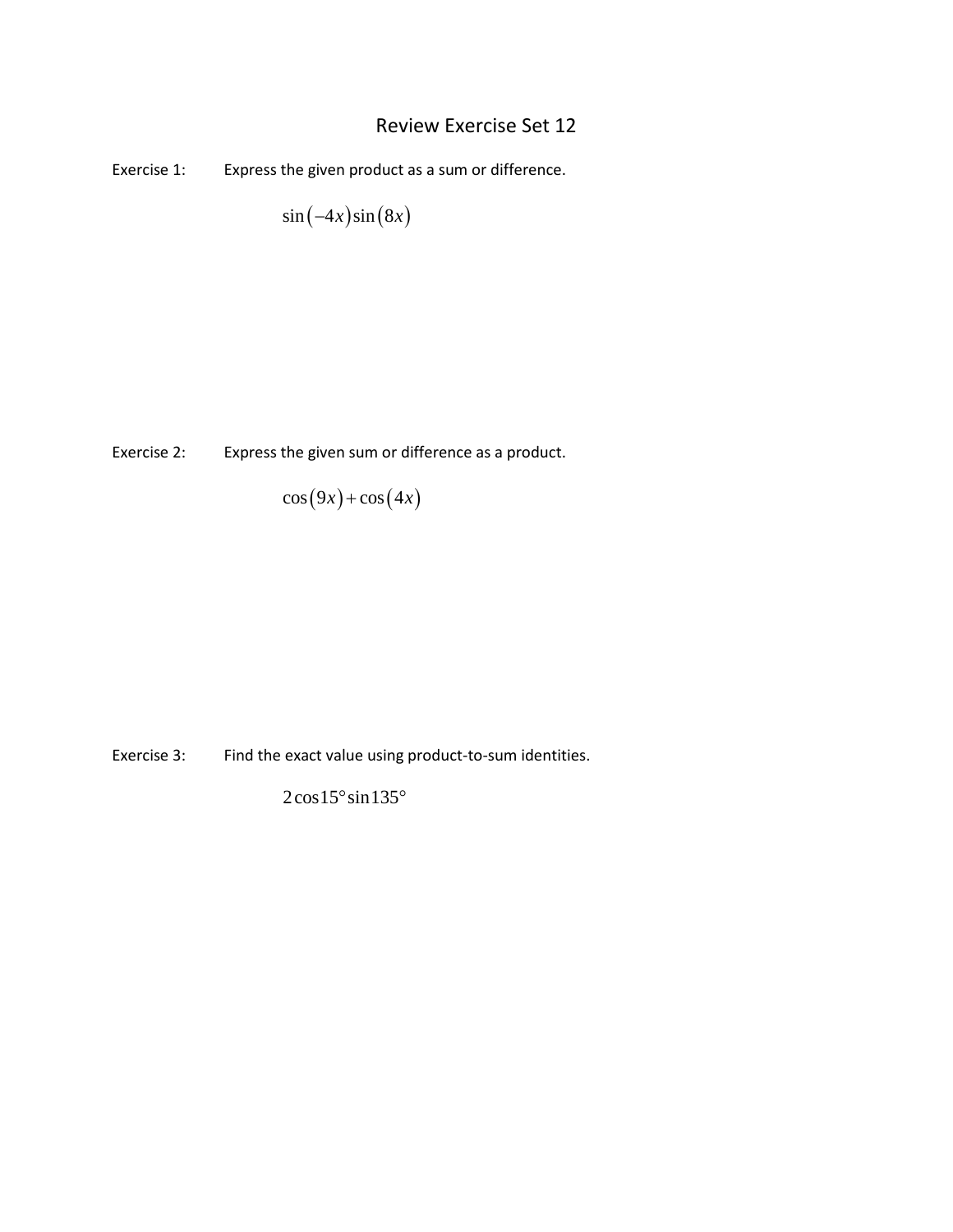Exercise 4: Verify the given identity.

$$
\frac{\sin m + \sin n}{\cos m + \cos n} = \tan \frac{m+n}{2}
$$

Exercise 5: Verify the given identity.

$$
\frac{\cos x + \cos 3x}{\sin x + \sin 3x} = \cot 2x
$$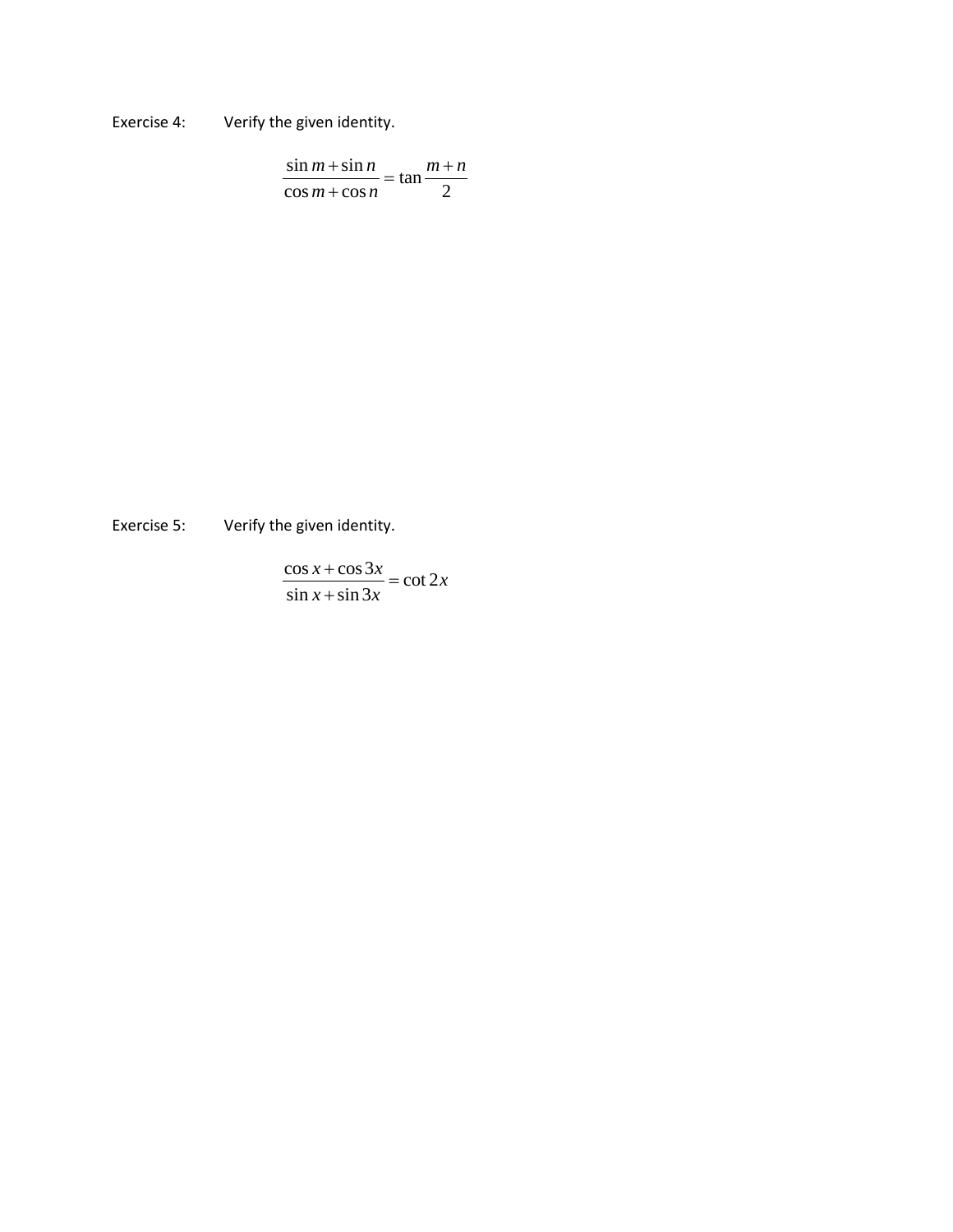## Review Exercise Set 12 Answer Key

Exercise 1: Express the given product as a sum or difference.

$$
\sin(-4x)\sin(8x)
$$

Use the identity for the product of two sines

$$
\sin \alpha \sin \beta = \frac{1}{2} \Big[ \cos(\alpha - \beta) - \cos(\alpha + \beta) \Big]
$$
  

$$
\sin(-4x)\sin(8x) = \frac{1}{2} \Big[ \cos(-4x - 8x) - \cos(-4x + 8x) \Big]
$$
  

$$
= \frac{1}{2} \Big[ \cos(-12x) - \cos(4x) \Big]
$$
  

$$
= \frac{1}{2} \cos(-12x) - \frac{1}{2} \cos(4x)
$$

Exercise 2: Express the given sum or difference as a product.

 $\cos(9x) + \cos(4x)$ 

Use the identity for the sum of two cosines

$$
\cos \alpha + \cos \beta = 2\cos \frac{\alpha + \beta}{2} \cos \frac{\alpha - \beta}{2}
$$

$$
\cos (9x) + \cos (4x) = 2\cos \frac{9x + 4x}{2} \cos \frac{9x - 4x}{2}
$$

$$
= 2\cos \frac{13x}{2} \cos \frac{5x}{2}
$$

Exercise 3: Find the exact value using product-to-sum identities.

 $2\cos 15^\circ \sin 135^\circ$ 

Apply the product to sum identity

$$
\cos \alpha \sin \beta = \frac{1}{2} \Big[ \sin \big( \alpha + \beta \big) - \sin \big( \alpha - \beta \big) \Big]
$$
  
2\cos 15° \sin 135° = 2 \Big( \frac{1}{2} \Big[ \sin \big( 15° + 135° \big) - \sin \big( 15° - 135° \big) \Big] \Big)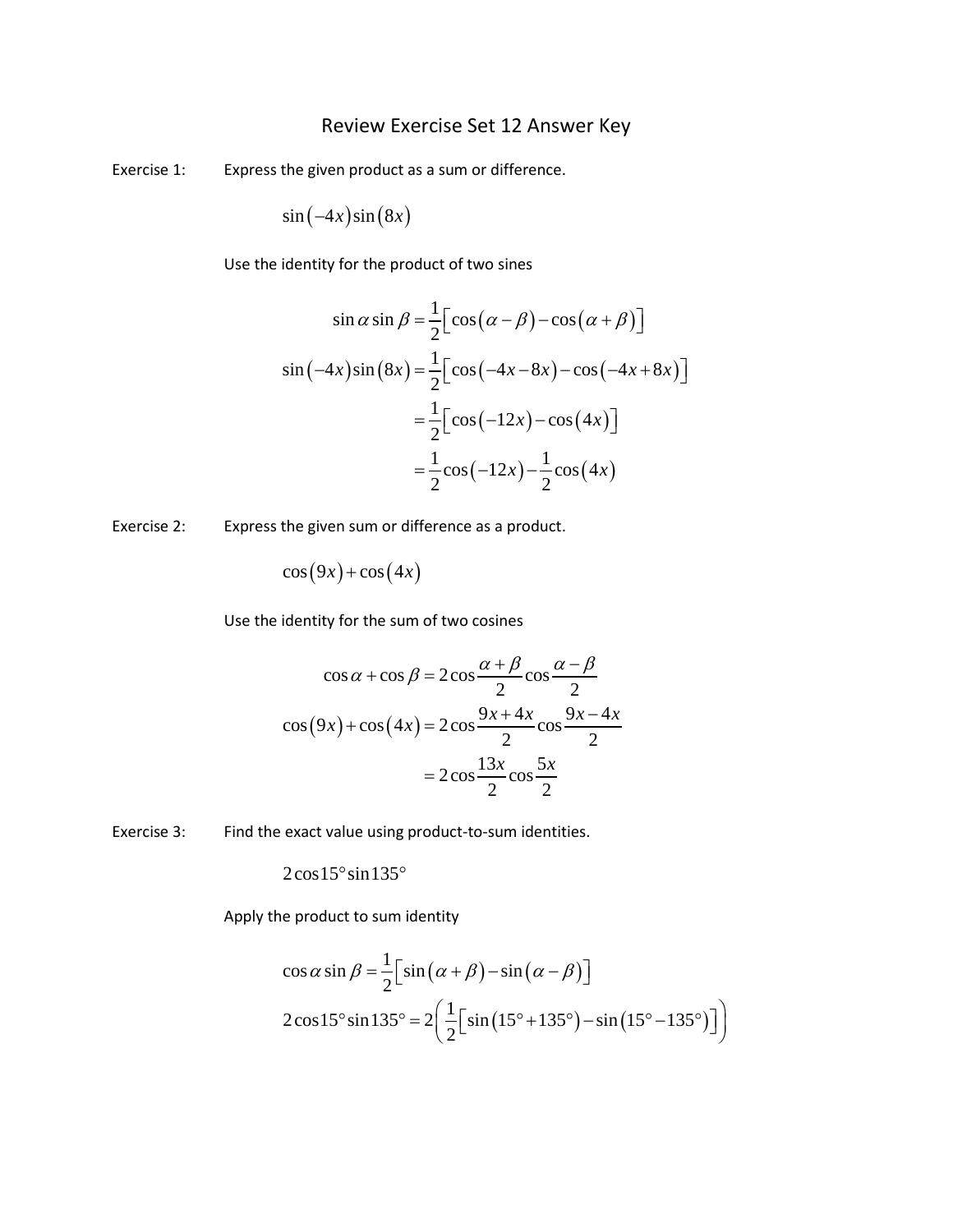Exercise 3 (Continued):

Simplify

$$
2\cos 15^\circ \sin 135^\circ = \sin (150^\circ) - \sin (-120^\circ)
$$

Apply the even/odd identity for sin (-x)

$$
2\cos 15^\circ \sin 135^\circ = \sin (150^\circ) + \sin (120^\circ)
$$

Rewrite in terms of the reference angles

$$
\sin(150^\circ) = \sin(30^\circ) \quad and \quad \sin(120^\circ) = \sin(60^\circ)
$$

 $2\cos 15^\circ \sin 135^\circ = \sin (30^\circ) + \sin (60^\circ)$  $=\frac{1}{2}+\frac{\sqrt{3}}{2}$ 

$$
2 \quad 2
$$
\n
$$
= \frac{1 + \sqrt{3}}{2}
$$

Exercise 4: Verify the given identity.

$$
\frac{\sin m + \sin n}{\cos m + \cos n} = \tan \frac{m+n}{2}
$$

Use the sum of sines and sum of cosines identities

$$
\frac{2\sin\frac{m+n}{2}\cos\frac{m-n}{2}}{2\cos\frac{m+n}{2}\cos\frac{m-n}{2}} = \tan\frac{m+n}{2}
$$

Reduce common terms

$$
\frac{\sin\frac{m+n}{2}}{\cos\frac{m+n}{2}} = \tan\frac{m+n}{2}
$$

Use the quotient identity

$$
\tan\frac{m+n}{2} = \tan\frac{m+n}{2}
$$